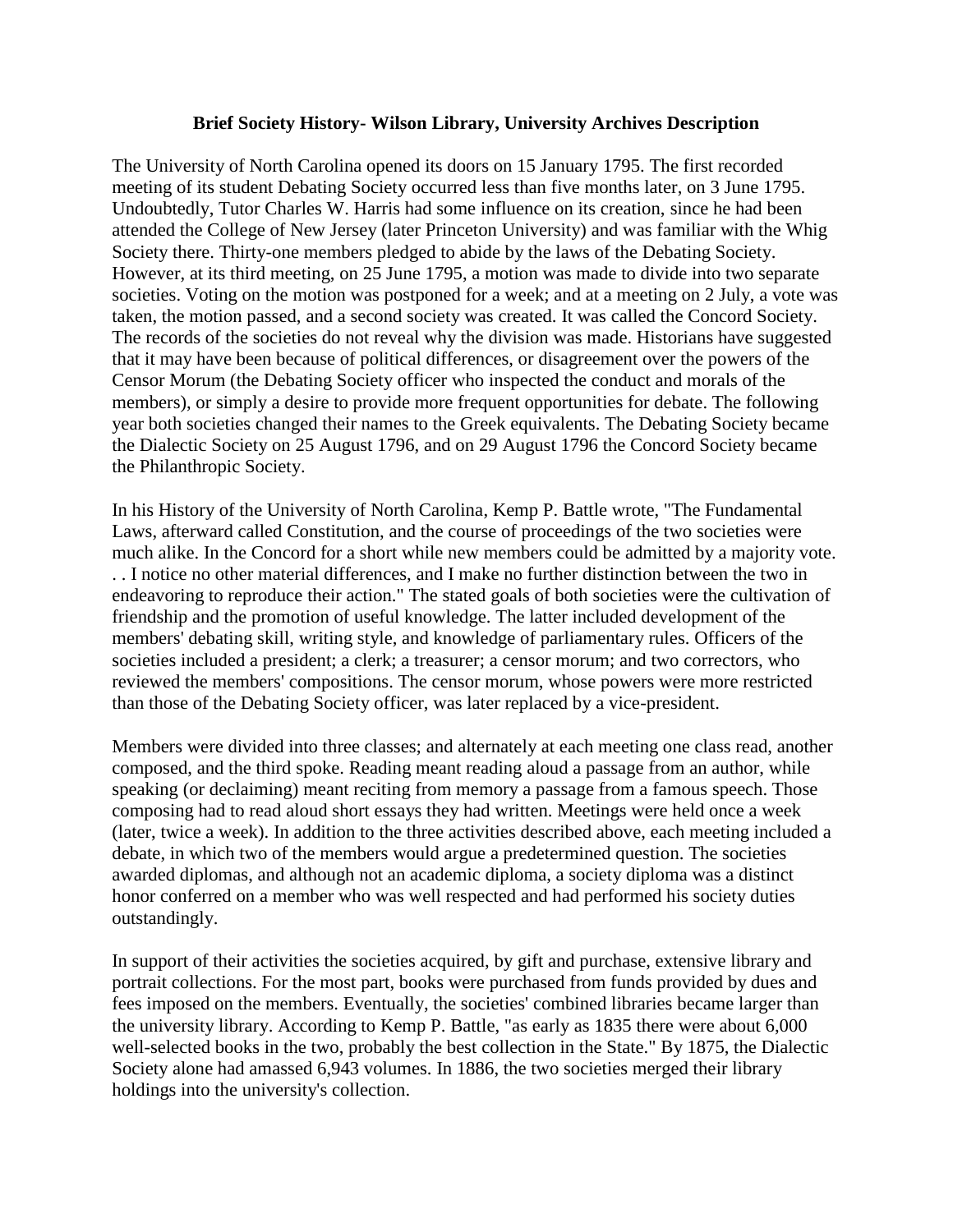Until 1848, the societies met in their libraries, which were on the third floor of South Building. The additions to Old East and Old West completed in 1848 included new quarters for the societies--the Dialectic in Old West and the Philanthropic in Old East. In 1860, the societies moved to chambers in New East and New West.

By virtue of their concern with the conduct of their members, the societies also functioned as the campus student government for over a century and were instrumental in the development of the Honor System. Bad conduct by one member was thought to reflect on the entire society. The societies imposed fines for various offenses, and it was not uncommon for them to impeach members for repeated or excessive misconduct. Around 1890, the faculty, interested in fostering student self-government, began to refer cases of cheating to the societies. But by 1910 the societies' disciplinary role in cases of cheating, hazing, and numerous other offenses had been assumed by the Student Council (established in 1904 as the University Council).

Throughout most of the university's history, membership in the societies was voluntary; and new members were admitted by a vote of the old members. Nevertheless, until the twentieth century, almost the entire student body belonged to one of the two societies. Generally though not exclusively, students from the eastern portion of the state joined the Philanthropic Society and those from the western portion joined the Dialectic Society. This practice may grown out of the early sectional rivalry between east and west.

The societies disbanded during Reconstruction, when the university was closed. But following the university's reopening in 1875, they reorganized and flourished. In 1885, a resolution of the Board of Trustees required all enrolled students ("except medical, law, and students taking postgraduate or special courses, and such as may be specially excused by the faculty") to belong to one of the societies. This action resulted from the urging of University President Kemp P. Battle and the faculty, who wanted to foster the societies' disciplinary function. By 1895, however, the university had dropped this membership requirement; the course catalog published in that year states that "although membership in the societies is entirely optional, yet it is earnestly recommended by the faculty."

In 1919, the Philanthropic Society reorganized itself according to the plan of the General Assembly of North Carolina and became the Philanthropic Assembly. In 1924, the Dialectic Society reorganized as the Dialectic Senate. Over the next several decades, more and more student groups emerged to vie for members; and by the mid-1950s, membership in both societies had declined to an alarming level. In 1959, in an effort to ensure continuation of the organizations, the Senate and the Assembly merged into the Dialectic and Philanthropic Joint Senate.

More detailed information on the history of the Dialectic and Philanthropic societies will be found in the following sources:

Battle, Kemp P. History of the University of North Carolina , 2 volumes, 1907, 1912.

McLean, Hallie S. "The History of the Dialectic Society, 1795-1860" (Thesis, M.A.), University of North Carolina, 1949.